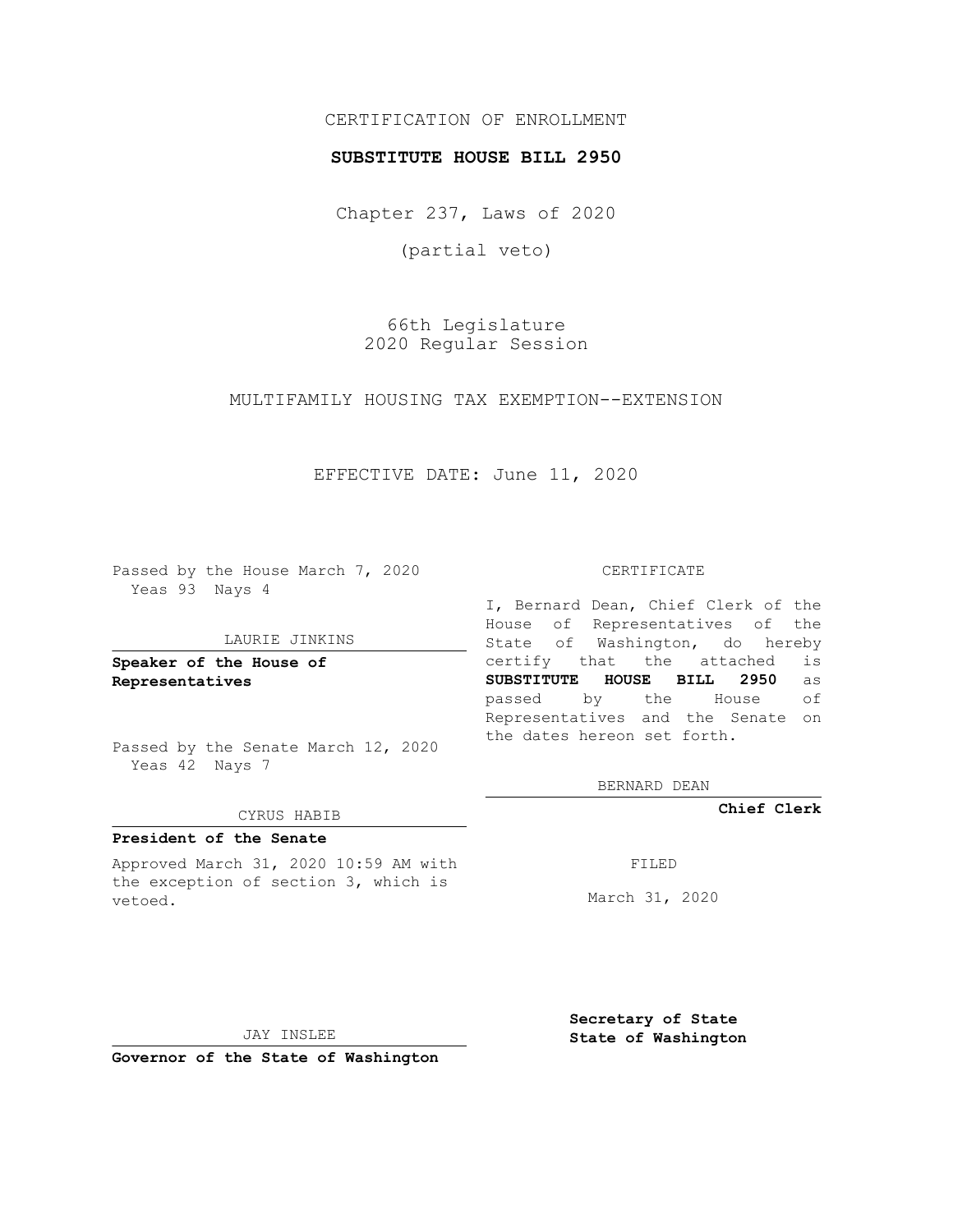## **SUBSTITUTE HOUSE BILL 2950**

Passed Legislature - 2020 Regular Session

**State of Washington 66th Legislature 2020 Regular Session**

**By** House Finance (originally sponsored by Representatives Macri and Ramel)

READ FIRST TIME 03/02/20.

 AN ACT Relating to addressing affordable housing needs through the multifamily housing tax exemption by providing an extension of the exemption until January 1, 2022, for certain properties currently receiving a twelve-year exemption and by convening a work group; 5 amending RCW 84.14.020 and 84.14.100; and creating a new section.

BE IT ENACTED BY THE LEGISLATURE OF THE STATE OF WASHINGTON:

 NEW SECTION. **Sec. 1.** (1) This section is the tax preference performance statement for the tax preferences contained in section 2, chapter . . ., Laws of 2020 (section 2 of this act). This performance statement is only intended to be used for subsequent evaluation of the tax preferences. It is not intended to create a private right of action by any party or be used to determine eligibility for preferential tax treatment.

 (2) The legislature categorizes these tax preferences as ones intended to induce certain designated behavior by taxpayers, as 16 indicated in RCW 82.32.808(2)(a).

 (3) It is the legislature's specific public policy objective to incentivize local governments and multifamily housing owners to maintain or expand existing income-restricted unit stock that have been incentivized through the tax exemption provided under chapter 21 84.14 RCW.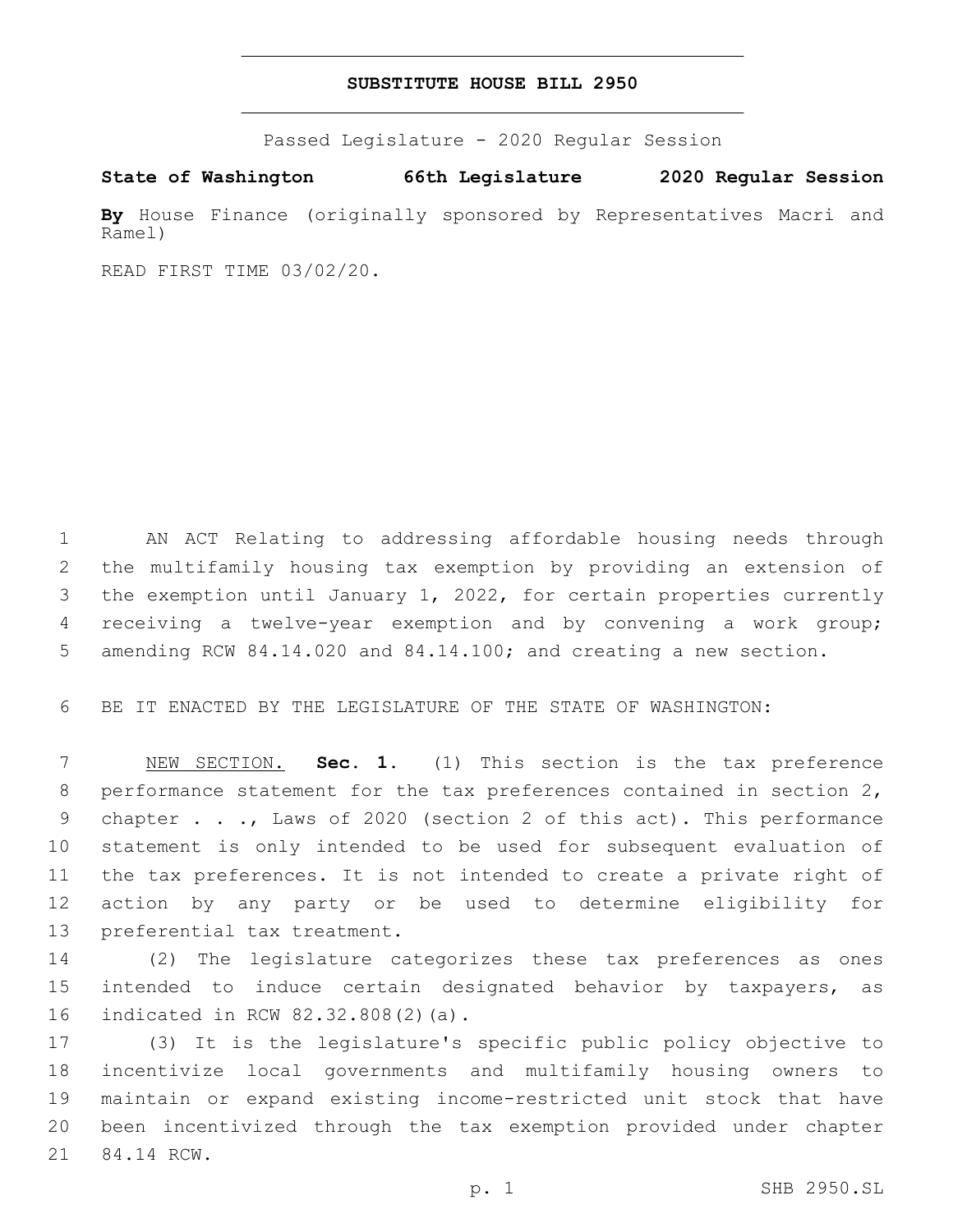(4) It is the legislature's intent to provide the value of new housing construction, conversion, and rehabilitation improvements qualifying under chapter 84.14 RCW an exemption from ad valorem property taxation for eight to twelve years or more, as provided for in RCW 84.14.020, in order to provide incentives to developers to construct or rehabilitate multifamily housing thereby increasing the number of affordable housing units, or preserving the state's stock of income-restricted units, for low-income to moderate-income 9 residents in certain urban growth areas.

 (5) The legislature intends to extend the tax preferences in section 2, chapter . . ., Laws of 2020 (section 2 of this act), if a review finds that the stock of income-restricted units in the state is preserved as a result of the extensions provided in RCW  $84.14.020(1)(c)$ .

 (6) In order to obtain the data necessary to perform the review in subsection (5) of this section, the joint legislative audit and review committee must refer to the annual reports compiled by the department of commerce under RCW 84.14.100 and may refer to data provided by counties or cities in which persons are utilizing the preferences, the office of financial management, the department of commerce, the United States department of housing and urban development, and any other data sources, as needed by the joint 23 legislative audit and review committee.

 **Sec. 2.** RCW 84.14.020 and 2007 c 430 s 4 are each amended to 25 read as follows:

 (1)(a) The value of new housing construction, conversion, and rehabilitation improvements qualifying under this chapter is exempt 28 from ad valorem property taxation, as follows:

 (i) For properties for which applications for certificates of tax 30 exemption eligibility are submitted under this chapter ((84.14 RCW)) before July 22, 2007, the value is exempt for ten successive years beginning January 1 of the year immediately following the calendar 33 year of issuance of the certificate; and

 (ii) For properties for which applications for certificates of 35 tax exemption eligibility are submitted under this chapter ((84.14 RCW)) on or after July 22, 2007, the value is exempt:

 (A) For eight successive years beginning January 1st of the year immediately following the calendar year of issuance of the 39 certificate; or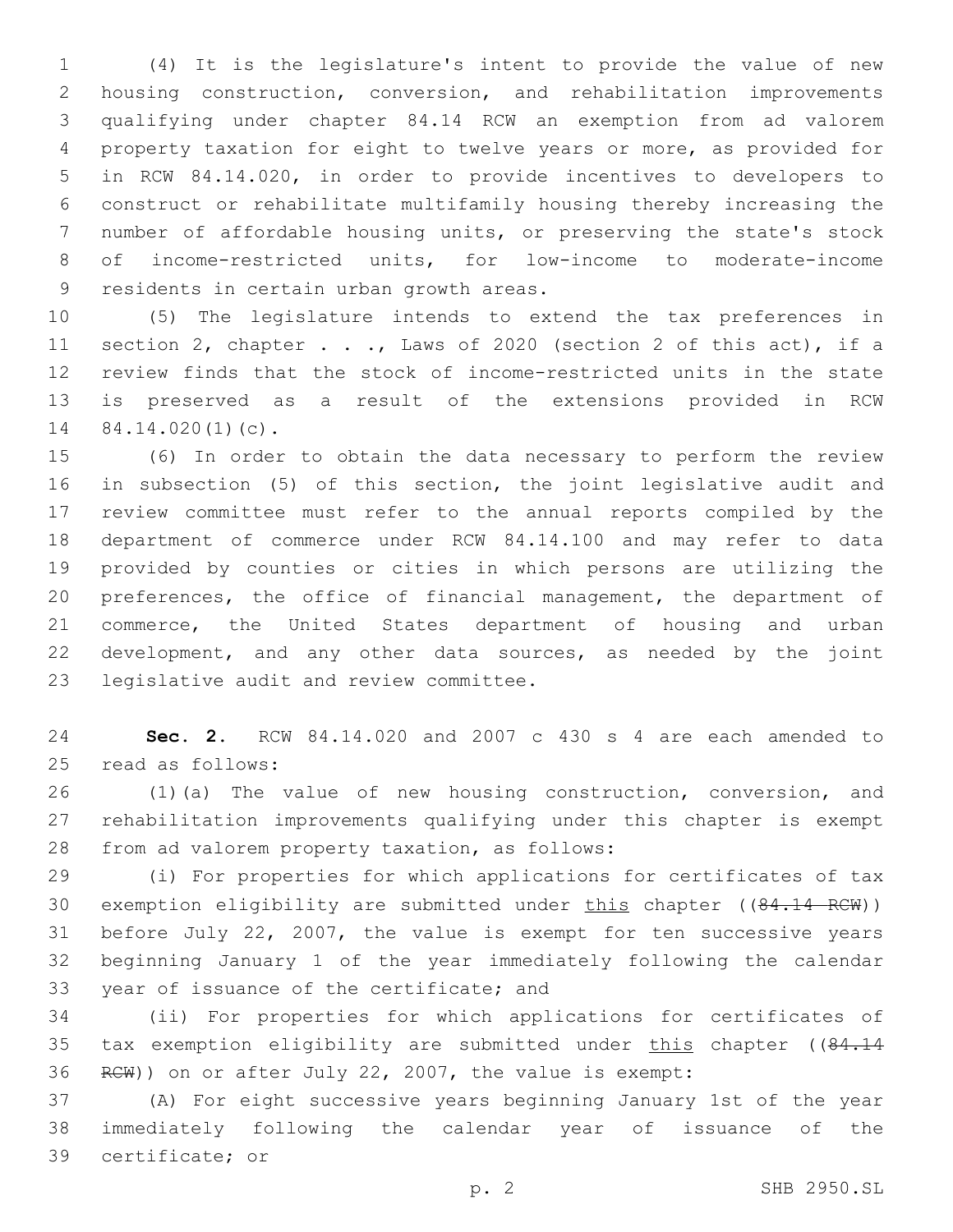(B) For twelve successive years beginning January 1st of the year immediately following the calendar year of issuance of the certificate, if the property otherwise qualifies for the exemption 4 under this chapter ((84.14 RCW)) and meets the conditions in this subsection (1)(a)(ii)(B). For the property to qualify for the twelve- year exemption under this subsection, the applicant must commit to renting or selling at least twenty percent of the multifamily housing units as affordable housing units to low and moderate-income households, and the property must satisfy that commitment and any additional affordability and income eligibility conditions adopted by the local government under this chapter. In the case of projects intended exclusively for owner occupancy, the minimum requirement of this subsection (1)(a)(ii)(B) may be satisfied solely through housing 14 affordable to moderate-income households.

 (b) The exemptions provided in (a)(i) and (ii) of this subsection do not include the value of land or nonhousing-related improvements 17 not qualifying under this chapter.

 (c) For properties receiving an exemption as provided in (a)(ii)(B) of this subsection that are in compliance with existing contracts and where the certificate of tax exemption is set to expire 21 after the effective date of this section but before December 31, 2021, the exemption is extended until December 31, 2021, provided 23 that the property must satisfy any eligibility criteria or limitations provided in this chapter as a condition to the existing exemption for a given property continue to be met. For all properties 26 eligible to receive an extension pursuant to this subsection  $(1)(c)$ , 27 the city or county that issued the initial certificate of tax 28 exemption, as required in RCW 84.14.090, must notify the county assessor and the applicant of the extension of the certificate of tax exemption.

 (2) When a local government adopts guidelines pursuant to RCW 84.14.030(2) and includes conditions that must be satisfied with respect to individual dwelling units, rather than with respect to the multiple-unit housing as a whole or some minimum portion thereof, the exemption may, at the local government's discretion, be limited to the value of the qualifying improvements allocable to those dwelling 37 units that meet the local quidelines.

 (3) In the case of rehabilitation of existing buildings, the exemption does not include the value of improvements constructed prior to the submission of the application required under this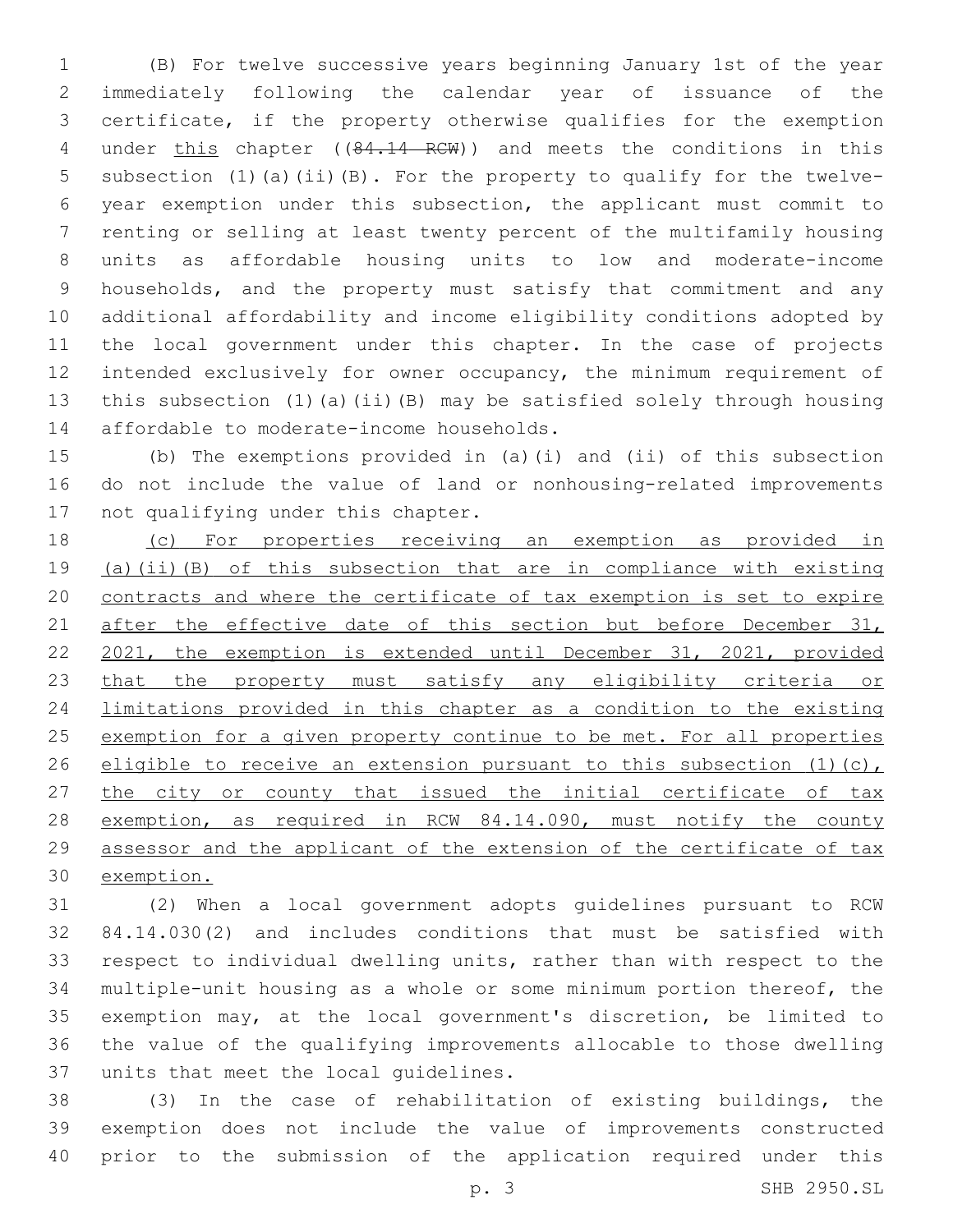chapter. The incentive provided by this chapter is in addition to any other incentives, tax credits, grants, or other incentives provided by law.3

 (4) This chapter does not apply to increases in assessed valuation made by the assessor on nonqualifying portions of building and value of land nor to increases made by lawful order of a county board of equalization, the department of revenue, or a county, to a class of property throughout the county or specific area of the county to achieve the uniformity of assessment or appraisal required 10 by law.

 (5) At the conclusion of the exemption period, the new or rehabilitated housing cost shall be considered as new construction 13 for the purposes of chapter 84.55 RCW.

 *\*Sec. 3. RCW 84.14.100 and 2012 c 194 s 9 are each amended to read as follows:*

 *(1) Thirty days after the anniversary of the date of the certificate of tax exemption and each year for the tax exemption period, the owner of the rehabilitated or newly constructed property must file with a designated authorized representative of the city or county an annual report indicating the following:*

 *(a) A statement of occupancy and vacancy of the rehabilitated or newly constructed property during the twelve months ending with the anniversary date;*

 *(b) A certification by the owner that the property has not changed use and, if applicable, that the property has been in compliance with the affordable housing requirements as described in RCW 84.14.020 since the date of the certificate approved by the city or county;*

 *(c) A description of changes or improvements constructed after issuance of the certificate of tax exemption; and*

 *(d) Any additional information requested by the city or county in regards to the units receiving a tax exemption.*

 *(2) All cities or counties, which issue certificates of tax exemption for multiunit housing that conform to the requirements of this chapter, must report annually by December 31st of each year, beginning in 2007, to the department of commerce. The report must include the following information:*

*(a) The number of tax exemption certificates granted;*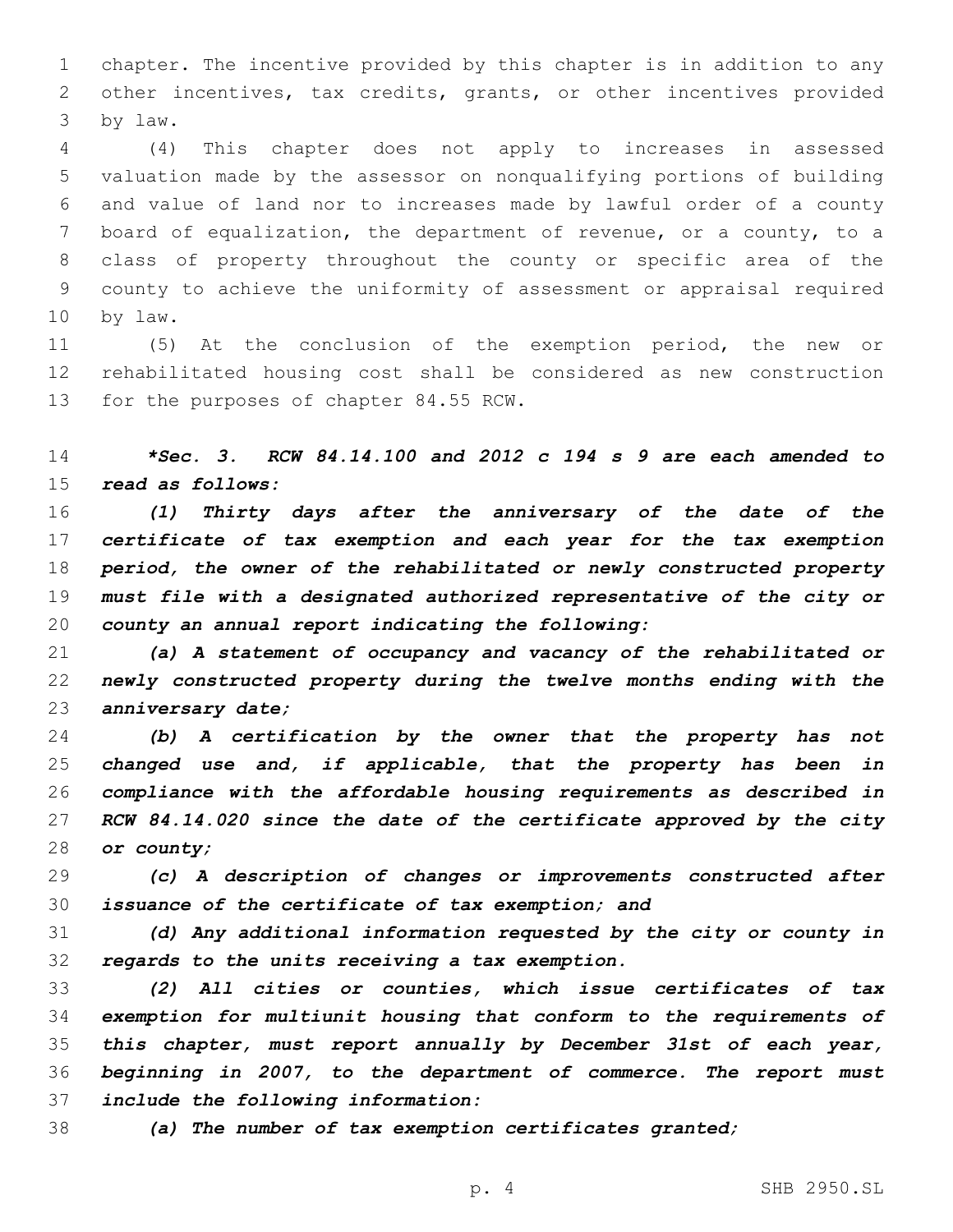*(b) The total number and type of units produced or to be produced;*

 *(c) The number and type of units produced or to be produced meeting affordable housing requirements;*

*(d) The actual development cost of each unit produced;*

 *(e) The total monthly rent or total sale amount of each unit produced;*

 *(f) The income of each renter household at the time of initial occupancy and the income of each initial purchaser of owner-occupied units at the time of purchase for each of the units receiving a tax exemption and a summary of these figures for the city or county; and*

 *(g) The value of the tax exemption for each project receiving a tax exemption and the total value of tax exemptions granted.*

 *(3) The department of commerce must contract with a nonprofit organization with experience in facilitating multi-sector policy and planning efforts to convene, and provide staff support to, a work group to study and make recommendations on the multifamily property tax exemption as provided in chapter 84.14 RCW. The work group must convene no later than July 1, 2020, and must hold at least four meetings prior to November 1, 2020.*

*(a) The work group membership must consist of:*

*(i) One representative from the department of commerce;*

*(ii) One representative from the department of revenue;*

 *(iii) One representative from the Washington state housing finance commission;*

 *(iv) One representative from the association of Washington cities;*

 *(v) One representative from the Washington state association of counties;*

 *(vi) One representative from the Washington low income housing alliance;*

 *(vii) One representative from the housing development consortium of Seattle-King county;*

 *(viii) One representative from the Spokane low income housing consortium;*

 *(ix) One representative from the Washington multifamily housing association;*

*(x) One representative from the Washington state labor council;*

 *(xi) One representative from the Washington building trades council;*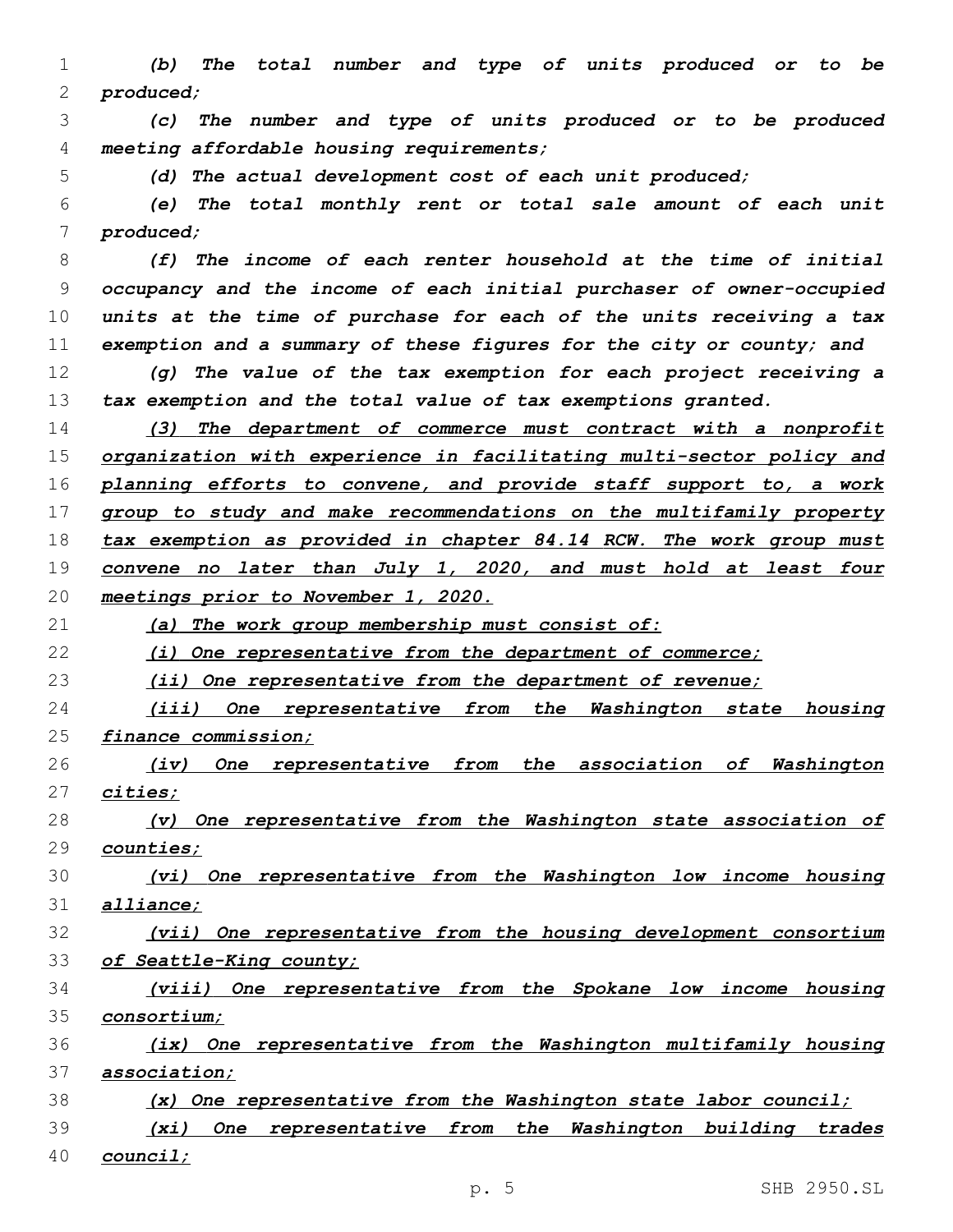*than five hundred thousand; (xiii) One representative from a city with a population greater than fifty thousand, but less than five hundred thousand; (xiv) One representative from a city with a population less than fifty thousand; (xv) One representative from futurewise; and (xvi) Two representatives from NAOIP, the commercial real estate development association, as follows: (A) One representative must be a participant in the multifamily property tax exemption, as provided in chapter 84.14 RCW, in a city with a population greater than one hundred thousand; and (B) One representative must be a participant in the multifamily property tax exemption, as provided in chapter 84.14 RCW, in a city with a population less than fifty thousand. (b) By December 1, 2020, the work group must submit a report to the appropriate committees of the legislature and the joint legislative audit and review committee. The work group must provide opportunities for stakeholders to provide feedback on the report prior to submission. The report must: (i) Identify reporting improvements needed for increased accountability and meeting program requirements, including a requirement of a public benefit analysis prior to project approval, consistency in reporting metrics, and information collected in reports. For the purpose of this subsection (3)(b)(i): (A) "Affordability" means the difference between the market rent and the income-restricted rent for similar units within the participating housing development; and (B) "Public benefit analysis" includes an affordability analysis and an examination of other measures local jurisdictions use that are replicable, including a profitability analysis; (ii) Examine whether tenants living in affordable units created under this chapter are experiencing increases in rent due to increases in city median income that significantly outpace the tenants' income, and provide recommendations on how to address this problem; (iii) Recommend which elements of the exemption be modified or maintained in order to assist counties and cities achieve the planning goals mandated by the growth management act, as provided in chapter 36.70A RCW; and*

*(xii) One representative from a city with a population greater*